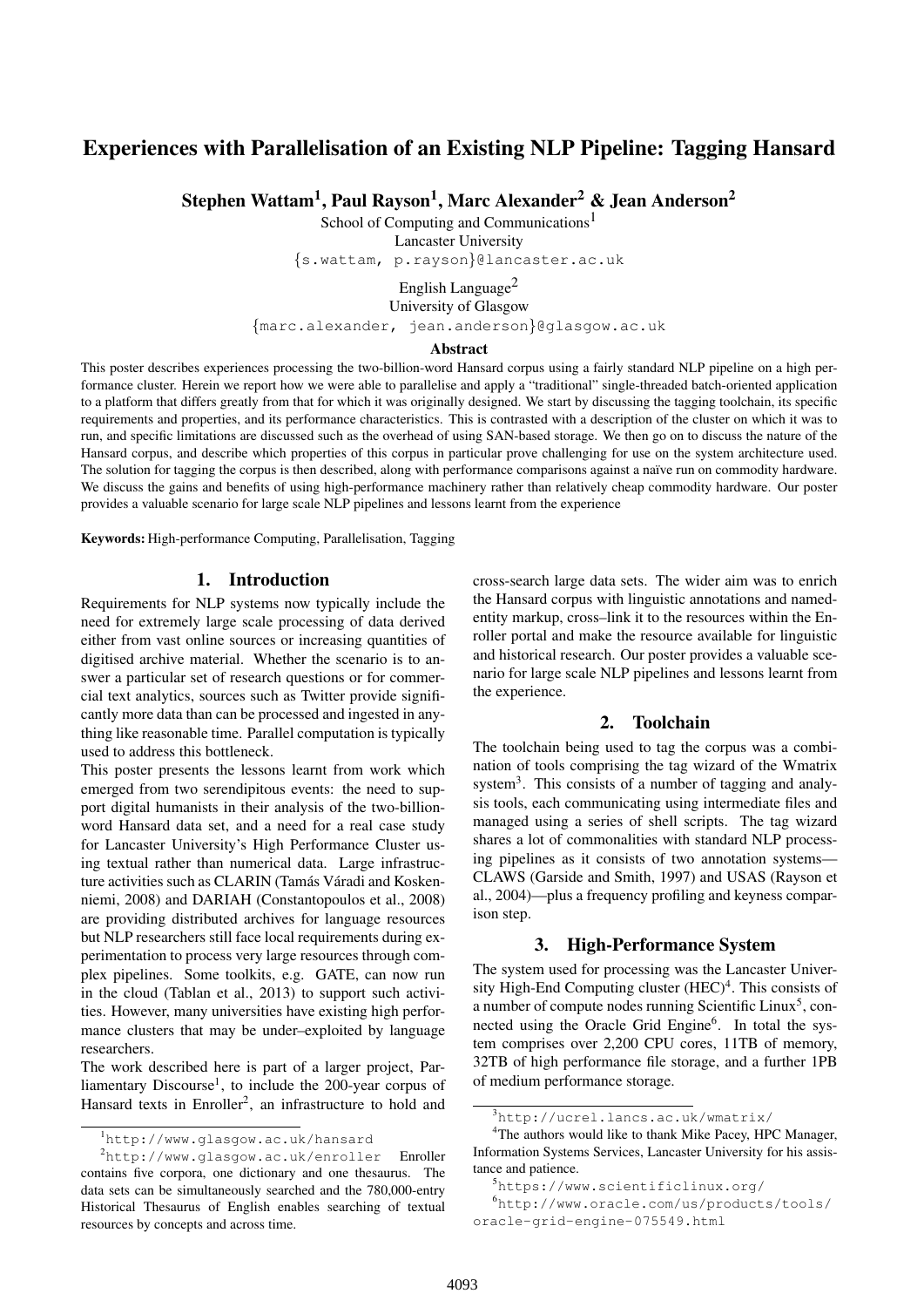

<span id="page-1-0"></span>Figure 1: HEC architecture

As shown in Figure [1,](#page-1-0) the system is reliant on networkattached shared storage in the form of a Panasas Activescale Series 8 storage cluster<sup>[7](#page-1-1)</sup> [\(Nagle et al., 2004\)](#page-3-5). Further storage is available upon the compute nodes themselves. There are 262 compute nodes in total, each with two four- or sixcore Intel E5520 CPUs each. Most of these compute nodes have 24GB of RAM available locally (those that do not have 96GB). The HEC's scheduling framework operates in a batch processing manner, with active jobs competing for access to compute nodes. This scheduler can be used to queue up job arrays in large batches, which will then be distributed to each compute node individually as they become free. This was the primary mechanism used to distribute jobs across nodes.

## 4. Hansard Corpus

Hansard is the official published report of oral and written UK Parliamentary proceedings. It is an edited verbatim report of speeeches in both the House of Commons and the House of Lords. Members' words are recorded by Hansard reporters and then edited to remove repetitions and obvious mistakes without changing the meaning. Reports of the latest proceedings are published online and can be read online back to  $1988<sup>8</sup>$  $1988<sup>8</sup>$  $1988<sup>8</sup>$ .

These records are of importance for scholars of the development of the English language, of British politics and history, and are also used by community-focused organisations. Historic records back to 1803 have been digitized in XML format and are publically available on the Historic Hansard web site created by the Commons and Lords Libraries and Millbank Systems. There one can search by word or phrase then filter results by speaker or House (Lords or Commons). The Hansard corpus is one of the biggest humanities data sets in the UK but was limited in its

<span id="page-1-1"></span> $^{7}$ [http://www.panasas.com/products/](http://www.panasas.com/products/activestor-14) [activestor-14](http://www.panasas.com/products/activestor-14)

<span id="page-1-2"></span><sup>8</sup>For more information on Hansard and its history see <http://parldisc.jiscinvolve.org/wp/> and [http://www.parliament.uk/about/how/](http://www.parliament.uk/about/how/publications/hansard/) [publications/hansard/](http://www.parliament.uk/about/how/publications/hansard/)

use by being tagged only by speaker and date. To provide greater utility we wanted the speeches to be searchable by parts of speech (POS) and by topic. This would enhance this significant public material and expose it to new audiences including linguists, discourse analysts, historians, digital humanists, and cultural scholars.

We downloaded the XML corpus from the Historic Hansard site and standardised the XML coding in order to prepare it for the NLP toolchain. As well as POS tagging, we applied the USAS semantic tagger. Once these annotation steps were complete, we needed to produce word, POS and semantic frequency lists for each speech as per the standard Wmatrix tag wizard pipeline. Finally, in order to expose the key topics of each speech we compared each semantic frequency list to a standard reference corpus, the British National Corpus spoken sampler (one million words) using the log-likelihood statistic to find a set of key semantic tags. The full 200-year collection is 2,271,985,142 words and 32.7GiB of data, including mark-up. The corpus is split into 7,545,103 XML files, each representing one speech. These files are organised into a hierarchical directory structure by house and date, comprising 48,482 folders in total. A sample of this structure is shown in Figure [2.](#page-1-3)

| Hansard<br>$+--$ Commons                    |
|---------------------------------------------|
| l +-- commons 1803-1820                     |
| l l \-- commons<br>$\vert \ \vert$ +-- 1803 |
|                                             |
| +-- 01                                      |
| $1 + - 02$<br>$\mathbf{1}$                  |
| $1 + - - 03$                                |
| $1 + - - 05$                                |
| $+--$                                       |

<span id="page-1-3"></span>Figure 2: Sample directory layout



**Filesize distribution** 

<span id="page-1-4"></span>Figure 3: Distribution of log filesizes for all corpus data, and word counts (without markup) for each file.

Figure [3](#page-1-4) shows that filesizes are generally small, exhibiting a largely Zipfian distribution beyond the modal size of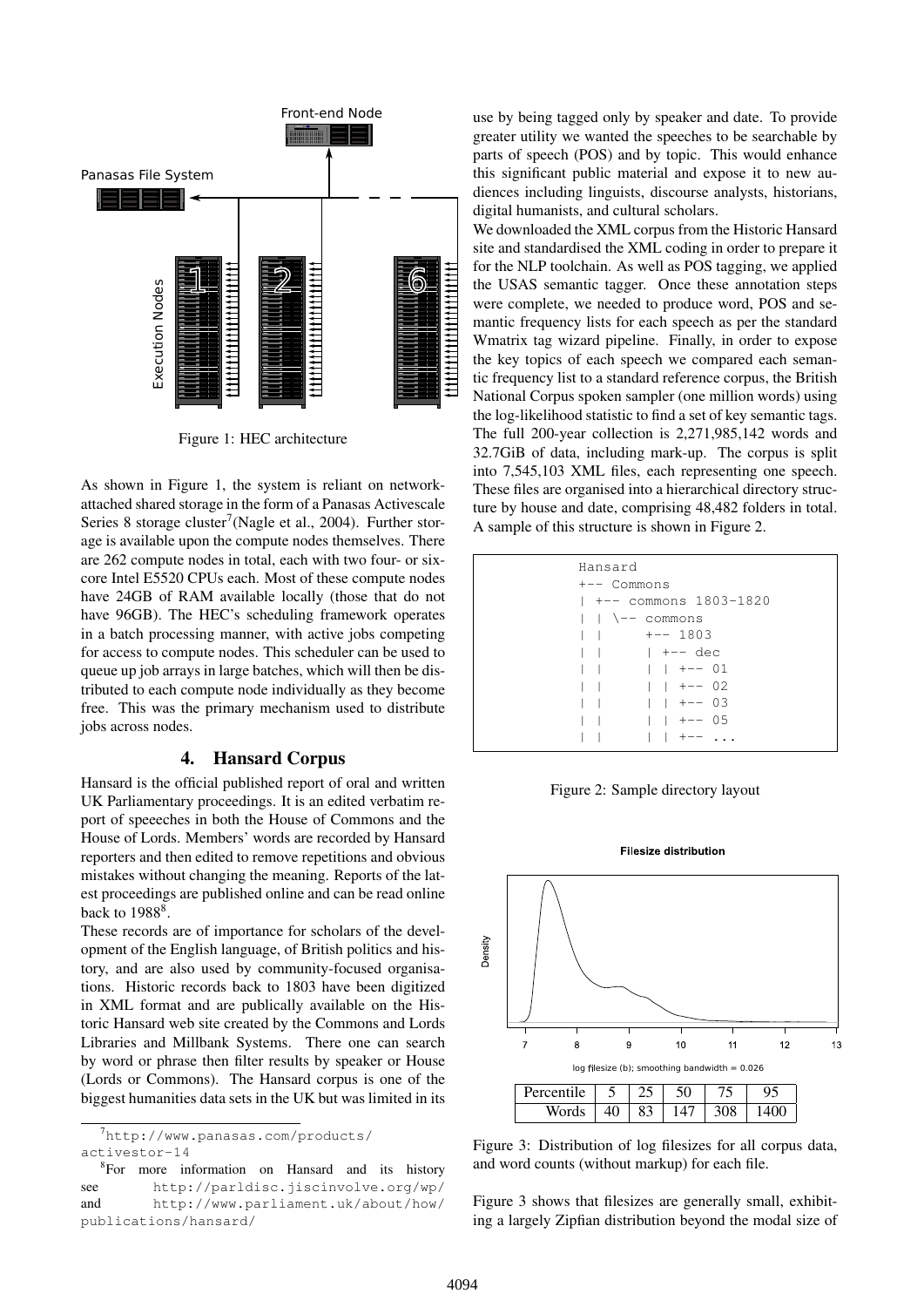1.8KB. The median size is just 2.4KB, and the 95th percentile is 1.4MB.

# 5. Method

The Wmatrix tag wizard toolchain was originally designed and developed to run on commodity computing hardware in a batch processing fashion. The toolchain thus respects a number of common limits that apply to desktop computers (e.g. low memory limits) and attempts to exploit other resources that are available in abundance (fast sequential file I/O). Many of these properties do not transfer to larger clusters, and a number of changes had to be made in order to align the processing stages with the resources available on the HEC system.

File Access The Wmatrix toolchain makes extensive use of small output and intermediate files during operation. This incurs a significant performance overhead when used with filesystems that are typical in high-end distributed systems, which often use large block sizes, carry metadata for versioning and redundancy, or are accessible only over network links. For this particular process, each input file causes creation of eleven intermediate and output files. When parallelised, the number of concurrent I/O operations performed, along with the organisation of the corpus (stored as many small files), soon overwhelmed the bandwidth limitations of the shared filesystem.

The solution to this effected changes to the whole toolchain—first, the corpus was restructured to move each day's files into a single tar archive. This could then be copied with a single operation from the shared drive. This input file was then extracted into a temporary directory on the local disk of the compute node. Following execution, output was again archived using tar and copied back to the shared drive. This process necessitated a further post– processing stage to extract and validate the output, which was performed after downloading data from the HEC.

Memory Size Memory provisions on systems have grown considerably since the toolchain was designed, and as such it fails to exploit even modern desktop systems. The toolchain does this by trading time for space in some instances and by caching data on disk, both of which would have requied significant redevelopment to alter. We thus elected not to fully exploit each compute node's relatively high 24GB of available memory.

Indexing and Co-ordination As work was completed away from the shared disk, a system was necessary to coordinate compute nodes' access to data. This was accomplished by using a flatfile, centrally stored and accessed once per batch, that contained a list of input archives and their corresponding output directories. The numeric 'job ID' environment variable provided by the scheduler was used to compute an offset, which each job used to split the input file by line, selecting a batch of input files for a single job.

The number of input archives tagged per job was chosen to balance scheduling overheads with the need to 'smooth out' file access and ensure that any failures did not affect large areas of the corpus. Ultimately, each job was run using 20 input archives, chosen to take 30 minutes using average input files.

Scheduling Overhead The overhead incurred by a shared scheduling system is significant compared to a typical process creation task (exacerbated by the need to copy and extract archives). This overhead was minimised by tagging multiple directories in a single batch: in practice, running 2230 jobs with a predicted execution time of 30 minutes each, this did not prove to be a limiting factor.

Per-node Parallelism Each compute node on the HEC is furnished with 8-12 processor cores. Wmatrix itself does not take advantage of this parallelism, and the decision was made not to introduce the complexity of pipelining into each job dispatch script. As such, this remains the largest untapped source of further performance.

#### 6. Performance



<span id="page-2-0"></span>Figure 4: Distribution of job execution times on the HEC

The distribution of job durations is shown in Figure [4.](#page-2-0) All jobs were complete in 3 days, meaning that the system tagged at a rate of 31.5 million words per hour. Because of the heterogeniety in task length, this rate was not constant, decaying towards the end (the final 231) as the queued tasks ran out and were not replaced. Had we used larger batches, this effect would have proven more severe as the variance in job length was liable to increase. Were the corpus particularly large (in the range of hundreds of billions of words), it would be prudent to model and control for this effect ahead of time.

Our greatest underutilised resources were memory (jobs used only 80 to 120MB of memory) and each node's CPU power—pipelining on each node would be able to shorten the time spent tagging by a factor of 8 to just 9 hours.

## 6.1. Commodity Hardware

In many cases, the alternative to deployment on a HEC cluster will be use of one or many commodity desktop machines. In order to compare the performance of the toolchain, a random sample of 50 jobs was run through the toolchain using the scheduling scripts described above.

The hardware used was a desktop machine with a single Intel i5 processor, 15GB of memory, and two 7200rpm me